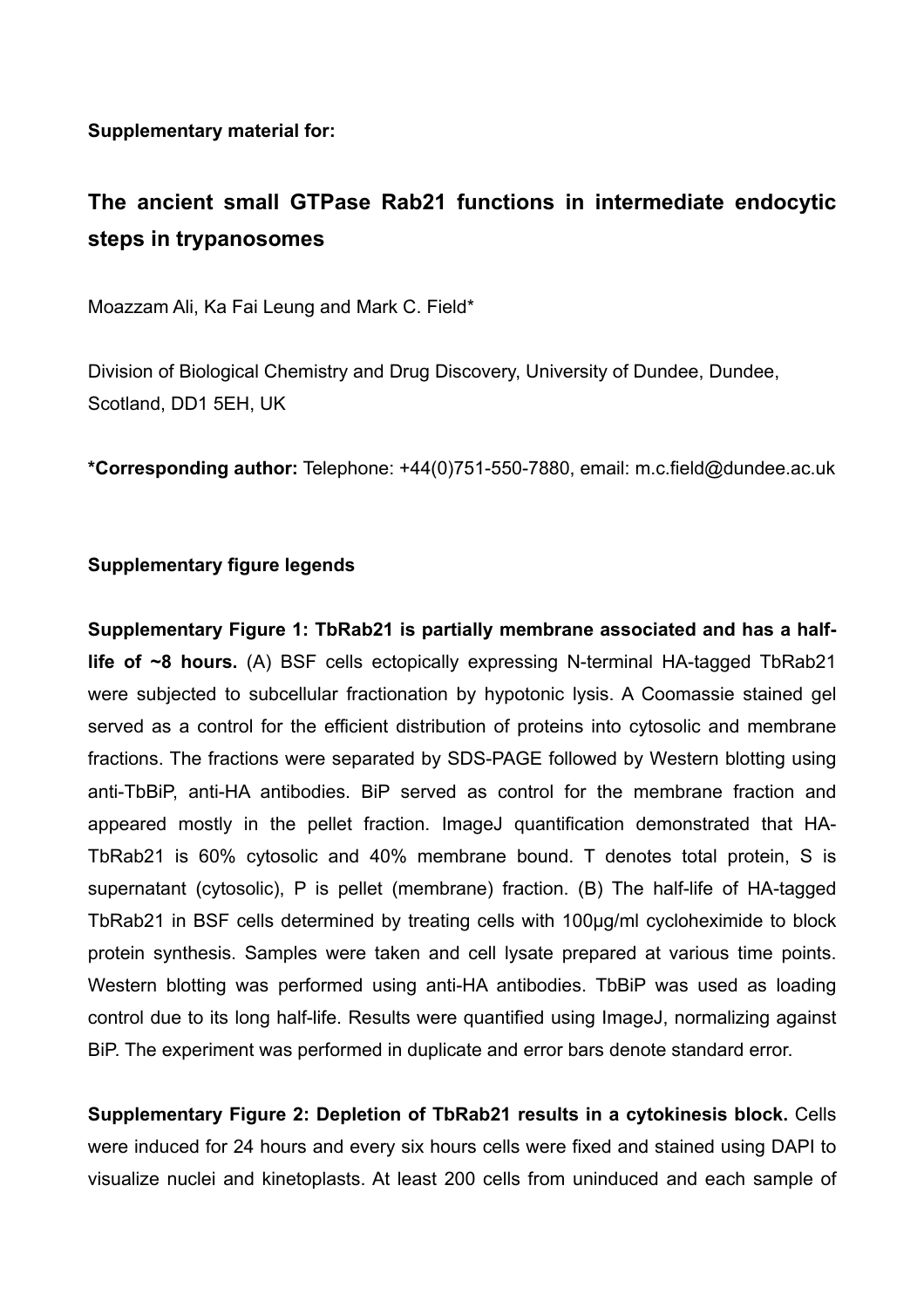induced cells were observed under the microscope to categorize as 1N1K, 1N2K, 2N2K and cells having more than 2N and 2K. Cells that deviated from these categories were labelled as 'others'. Percent of cells of each category is plotted against time post-induction; data shown are representative of multiple experiments.

**Supplementary Figure 3: TbRab21 is not required for the uptake or recycling of transferrin.** (A) Flow cytometric analysis of transferrin uptake. BSF TbRab21 RNAi cells were grown in the presence (broken lines) or absence (solid lines) of tetracycline, for 18 hours. Parasite receptor-mediated endocytic capacity was analysed by incubating induced and uninduced cells with Alexa 633-conjugated transferrin at 37ºC for indicated periods of time. Cells were fixed and stained with Hoechst 33342 before analysing on Cyan ADP FACS analyser. Only 1N1K cells were included in the analysis. Approximately 50,000 cells were counted for each sample and median fluorescence of Alexa 633 was plotted against time of uptake with error bars showing standard error. A representative of duplicate inductions is shown. (B) To assess the transferrin recycling ability of BSF TbRab21 knockdown cells, 18 hour induced and uninduced cells were labelled with Alexa 633 transferrin for 1 hour at 37ºC in serum free medium. Excess transferrin was washed and chase started in fresh medium at 37ºC. Samples were removed at specified time points and processed for flow cytometry as above. Median fluorescence associated with 1N1K cells was normalized for the starting time zero and plotted against time. A representative of two independent inductions is shown, error bars represent standard error. Results showed similar kinetics of transferrin recycling for uninduced and induced cells with a modest delay observed for induced cultures. (C) TbRab21 depletion does not alter transferrin receptor copy number. Cells were induced for RNAi against TbRab21, and at various times and aliquots taken for analysis by Western blotting to monitor copy number of the transferrin receptor. Blotting against TbBiP was used as a loading control. Only a very modest increase in transferrin receptor expression was observed.

**Supplementary Table 1: Percent of TbRab21 colocalization with different endomembrane** markers, with the frequency of cells with varying levels of colocalization presented. Cells were selected randomly and colocalization of red and green channels was selected and analysed using ImageJ to maintain an unbiased categorization.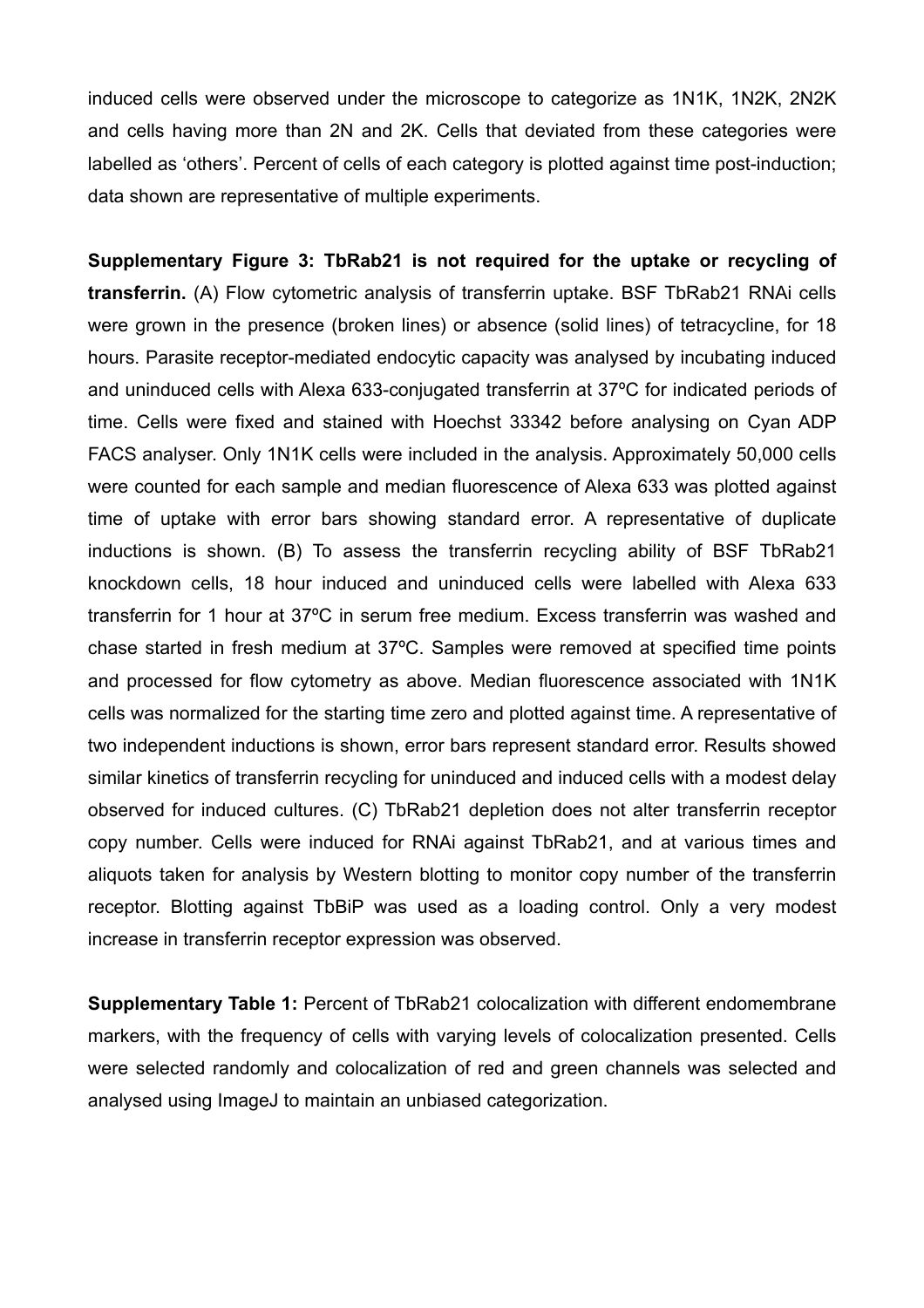



Time post cycloheximide addition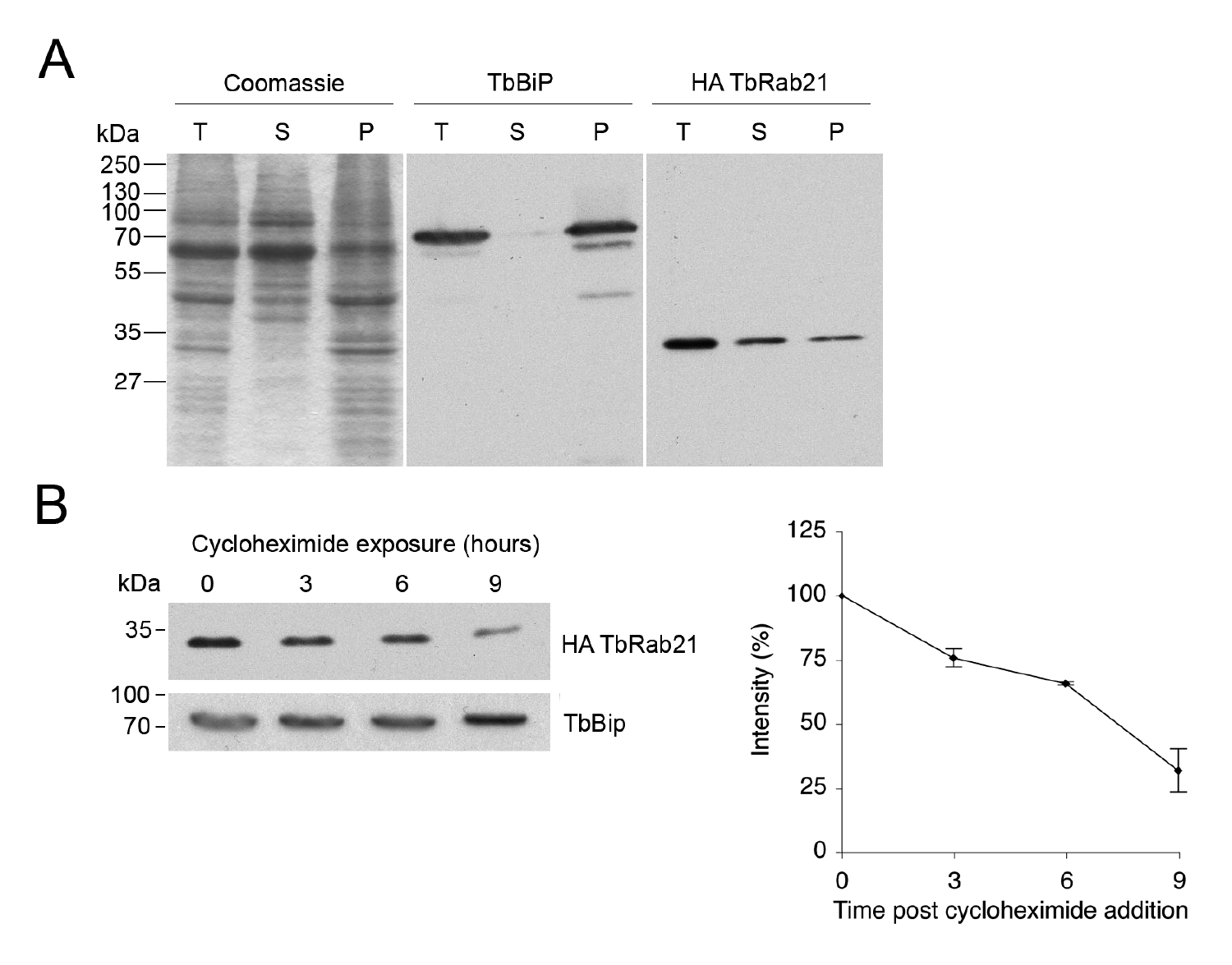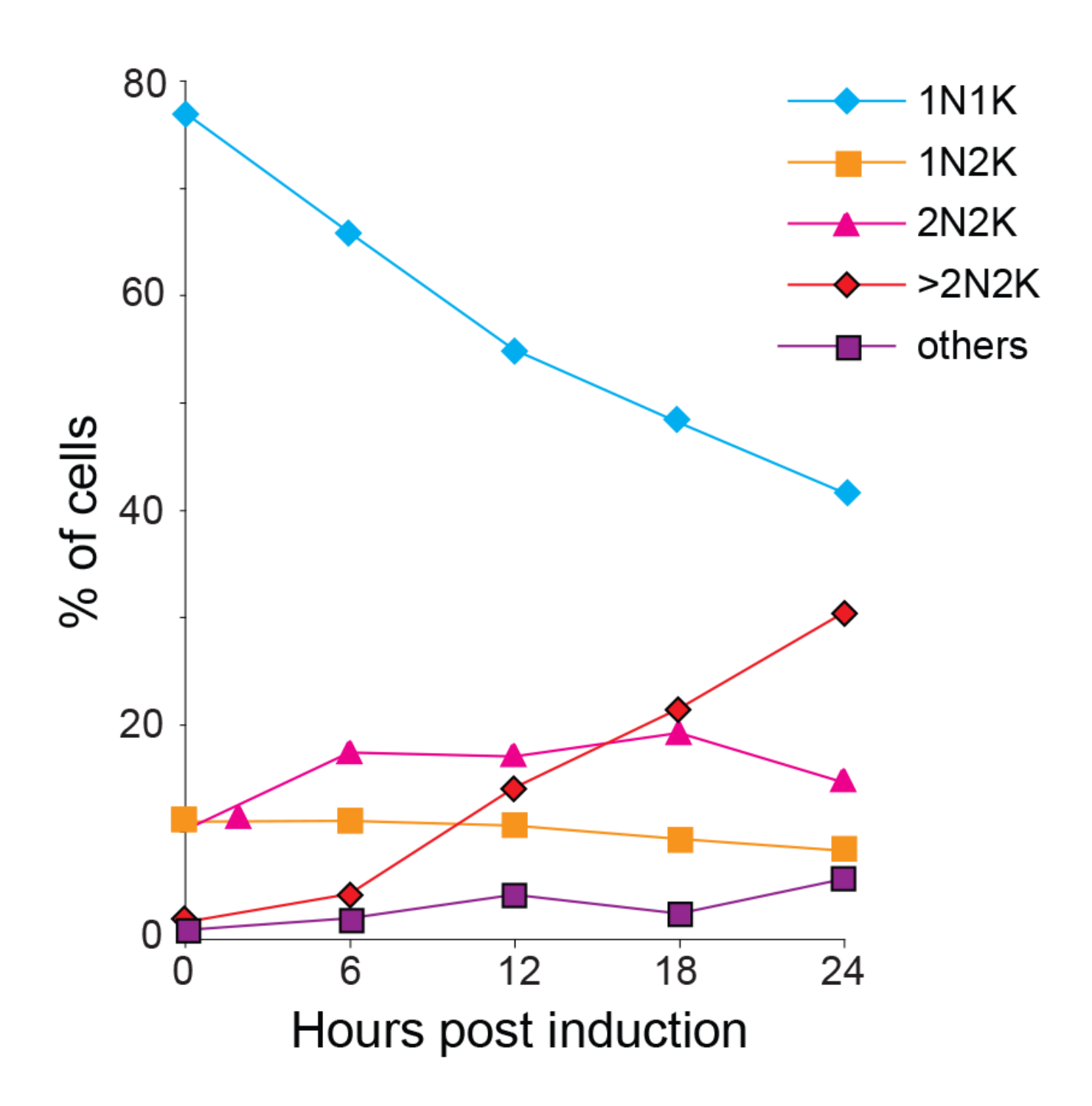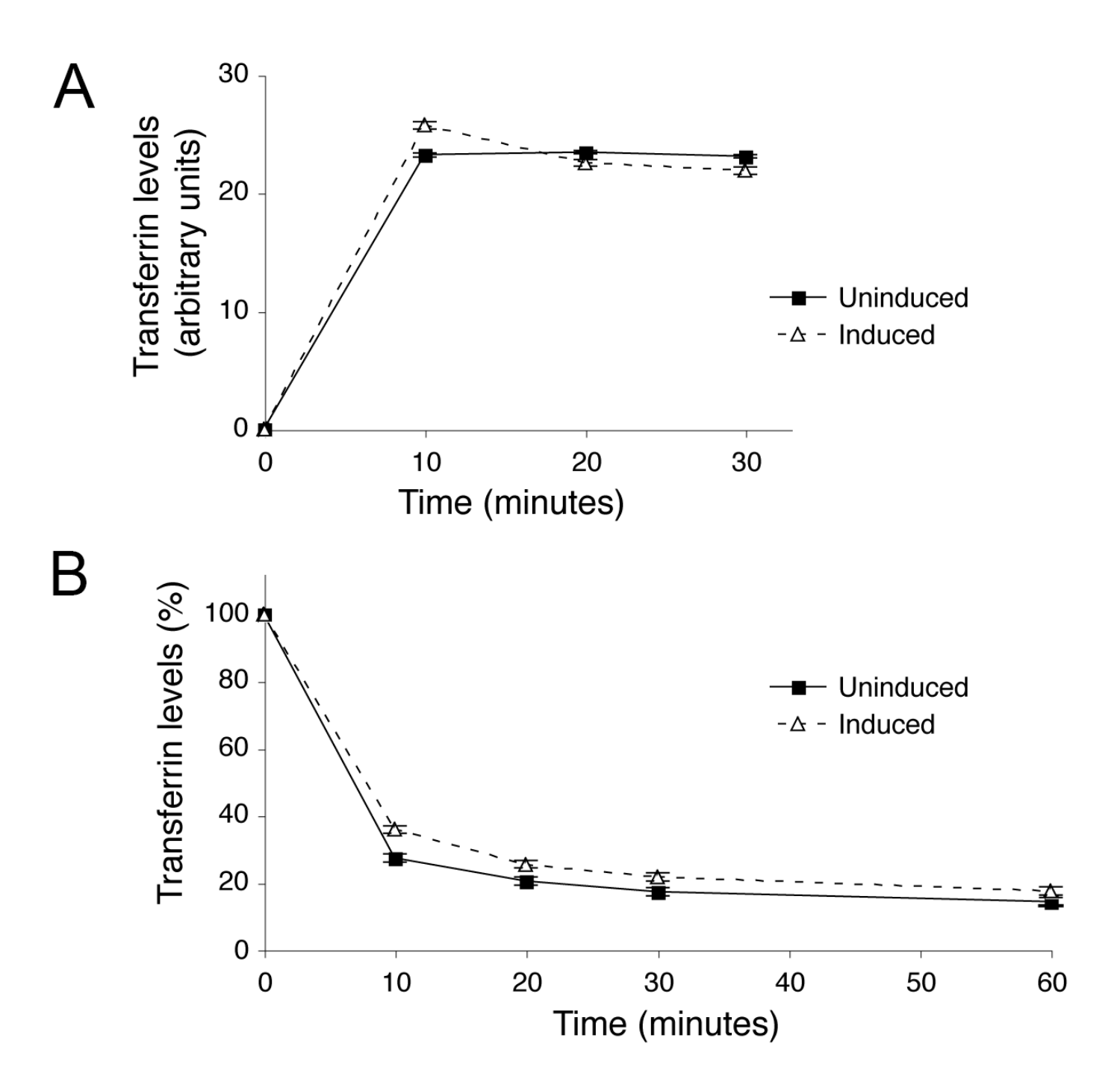